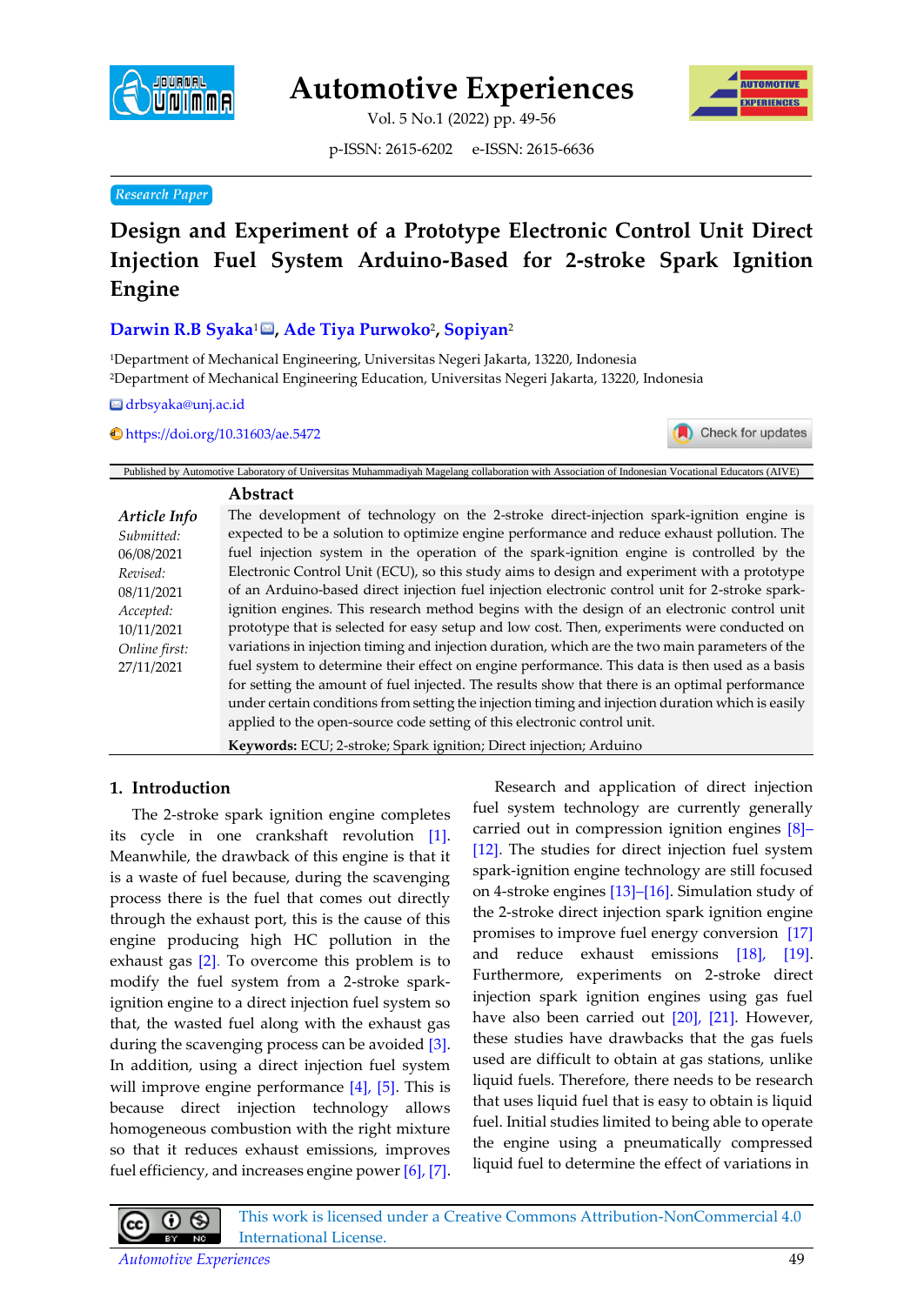|  |  |  |  |  |  | © Darwin R.B Syaka, Ade Tiya Purwoko, Sopiyan |  |
|--|--|--|--|--|--|-----------------------------------------------|--|
|--|--|--|--|--|--|-----------------------------------------------|--|

| <b>Nomenclatures</b> |                               |  |  |
|----------------------|-------------------------------|--|--|
| AC.                  | Alternating current           |  |  |
| <b>BMEP</b>          | Brake mean effective pressure |  |  |
| <b>BDC</b>           | Bottom dead center            |  |  |
| aBDC                 | After bottom dead center      |  |  |
| bBDC                 | Before bottom dead center     |  |  |
| <b>CDI</b>           | Capacitor discharge ignition  |  |  |
| <b>ECU</b>           | Electronic control unit       |  |  |
| HC.                  | Hydrocarbon                   |  |  |
| HP                   | Horse power                   |  |  |
| ms                   | Milliseconds                  |  |  |
| rpm                  | Revolutions per minute        |  |  |
| <b>RON</b>           | Research octane number        |  |  |
| TDC.                 | Top dead center               |  |  |
| TPS                  | Throttle position sensor      |  |  |

fuel pressure and the effect of injection timing have proved to be a successful concept [\[22\], \[23\].](#page-5-0)

The fuel injection system in the operation of the spark-ignition engine is controlled by the Electronic Control Unit (ECU). The existing ECU from the factory is tuned according to the specific engine requirements, so modifying the system requires remapping and recalibration through a difficult procedure [\[24\], \[25\],](#page-5-0) therefore it is necessary to develop an open source-based ECU that can be easily reprogrammed. Study on design and development of a prototype Arduino-based low-cost open-source electronic control unit for electric utility vehicles, experimental results have proven to be fully functional and robust [\[26\],\[27\]](#page-5-1). The design and experiment of anti-collision control for Arduino-based smart vehicle systems further obtained the results that the Arduino processing unit can be modified by adding more sophisticated designs including speed control, ignition pollution, etc. [\[28\].](#page-5-0) Further development of modern open-source technology for electronic stability control units (ESC ECU) [\[29\]](#page-5-0) and ECU security systems with real-time processors on the Arduino platform can be implemented successfully [\[30\].](#page-5-0) The application of hardware to control the operation of engine functions, by the Arduino ATMEGA Microcontroller-based ECU for the compression ignition engine fuel injection system, can achieve several variations of fuel flow with a fixed fuel injection time at a constant airflow rate condition [\[31\].](#page-5-0) However, design studies and experiments of an open-source lowcost Arduino-based ECU for direct injection fuel systems in 2-stroke spark ignition engines have not yet been developed.

This study aims to design and experiment with a prototype electronic control unit direct injection fuel system Arduino-based for 2-stroke Spark Ignition engine. This research will concentrate on the effect of injection timing, and injection duration on the performance of the 2-stroke direct injection spark ignition engine, to obtain the fuel injection mapping characteristics that produce an optimal performance as the basis for the instruction code in programming this ECU prototype.

## **2. Method**

#### *2.1. Materials*

The 2-stroke spark ignition engine used in this study is a 1997 Yamaha F1ZR motorcycle engine with a capacity of 110,4 cc engine, the engine specifications are shown in [Table 1](#page-1-0).

<span id="page-1-0"></span>

| Table 1. Engine specifications of 1997 Yamaha F1ZR |
|----------------------------------------------------|
| motorcycle [32].                                   |

| Type            |                | 2-stroke, single-cylinder     |
|-----------------|----------------|-------------------------------|
| Fuel system     | $\ddot{\cdot}$ | carburetor modified to direct |
|                 |                | injection system              |
| Bore x stroke   | $\mathbf{r}$   | $52$ mm $\times$ 52mm         |
| Ignition system | $\ddot{\cdot}$ | CDI AC                        |
| Cylinder        | $\ddot{\cdot}$ | $110.4 \text{ cm}^3$          |
| capacity        |                |                               |
| Compression     |                | : 7.1:1                       |
| ratio           |                |                               |
| Fuel during     |                | RON <sub>90</sub>             |
| testing         |                |                               |

The fuel system on this engine is modified to a direct injection fuel system. fuel from the fuel tank is pressed using an electric pump then sprayed directly into the combustion chamber through the injector of the direct injector type. The injection timing and injection duration are controlled by the Arduino Uno microcontroller board as an electronic control unit (ECU) where a protrusion mounted on the rotor functions as a proximity sensor trigger that will provide a signal to the Arduino Uno microcontroller board. The protrusion on the rotor triggers the start of the proximity reading and will be defined as the start of the injection timing. The injection duration is set through the Arduino Uno module by getting input from the throttle position sensor (TPS) rotation and the injector opening and closing duration as output.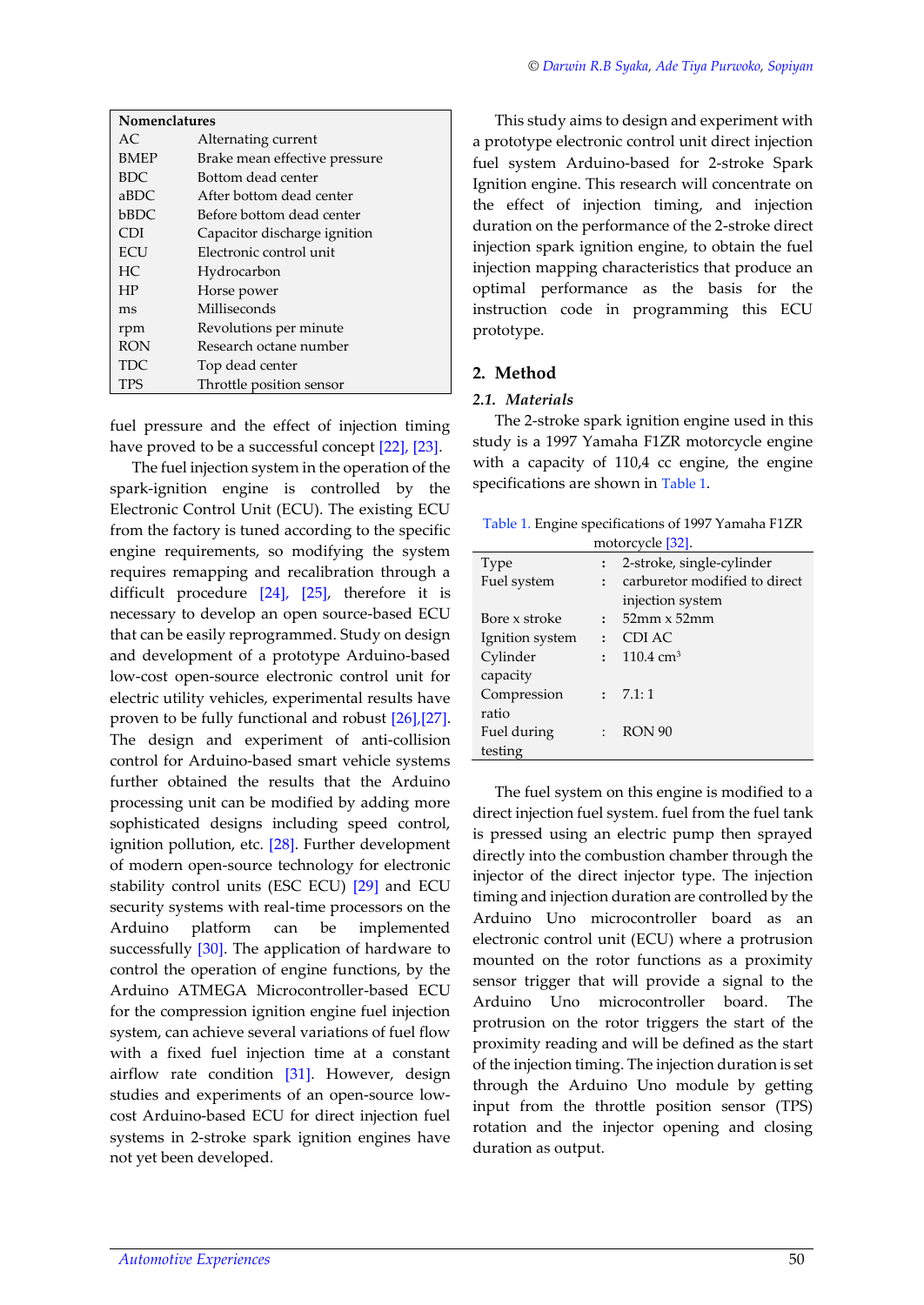#### *2.2. Experiment Setup*

The injection timing is adjusted by varying the placement of the protrusion, which functions as a proximity sensor trigger as an input for the injector to inject fuel, on the rotor using a protractor and assisted by a dial gauge to determine the piston reference at the *Top Dead Center* (TDC) position. The injection timing variations are 20° before Bottom Dead Center (bBDC),  $0^\circ$  Bottom Dead Center (BDC), and  $20^\circ$ after Bottom Dead Center (aBDC). The fuel pressure is 8.5 bar while the injection duration is set based on opening the throttle position sensor (TPS) from 0 - 100% opening, while the variation in injection duration is shown in **[Table](#page-3-0) 2**.

The test is carried out by installing the engine on a motorcycle, then the engine is turned on and tested in engine speed variants (rpm) on the Dyno Dynamics Brand Model Lowboy Chassis AWD dynamometer chassis to measure engine performance in the form of torque and power (**[Figure 1](#page-2-0)**). This test was carried out 3 times for each combination of data variations to determine the average value for each variation of the injection time and injection duration that had been determined.



**Figure 1.** Experiment setup

## <span id="page-2-0"></span>**3. Result and Discussion**

#### *3.1. Experiment Results*

The experiment results using the chassis dynamometer obtained torque and power along with the increase in the engine revolution so that it will then be known the peak value of torque and power in each combination of injection timing and injection duration at 8.5 bar fuel pressure. The following is **[Table 3](#page-3-1)**. peak values of torque and power for each setting variation.

Furthermore, based on the peak value of torque and power from each injection timing and injection duration, the settings that produce optimal performance will be selected.

## *3.2. Discussion*

The peak torque from the combination of injection time (20 $\textdegree$  bBDC, 0 $\textdegree$  BDC, and 20 $\textdegree$  aBDC) and injection duration (A, B, and C) at a fuel pressure of 8.5 bar is shown in **[Figure 2](#page-2-1)**.



**Figure 2**. Peak torque

<span id="page-2-1"></span>**[Figure 2](#page-2-1)** shows that the setting conditions of injection timing  $20^{\circ}$  aBDC and B injection duration have a peak torque of 6.72 Nm at an engine speed of 3140 rpm, which is the setting that produces the highest torque, while at injection timing  $0^{\circ}$  BDC and C injection duration has the lowest torque of 4.4 Nm at 3,250 rpm engine speed. The higher peak torque at the setting of  $20^{\circ}$  aBDC injection timing and B duration compared to the injection timing of 20<sup>o</sup> bBDC or 0<sup>o</sup> BDC is related to the mass of fuel trapped when the injection is made because it is known at the position of the piston before TDC in a 2-stroke engine, i.e. here at the injection timing of 20<sup>o</sup> bBDC or 0<sup>o</sup> BDC, some fuel is wasted through the exhaust port.

The right setting of injection timing and injection duration will result in large engine torque. This happens because the mass flow rate of the fuel that continues to increase with the right amount will overcome the load changes by enriching the fuel-air mixture. The rich fuel-air mixture (C duration) causes the torque to decrease, as well as the poor fuel-air mixture (A duration) the torque produced, cannot be maximized. So, in this study B duration is the optimal fuel-air mixture that produces the highest torque for this engine. When the injection dura-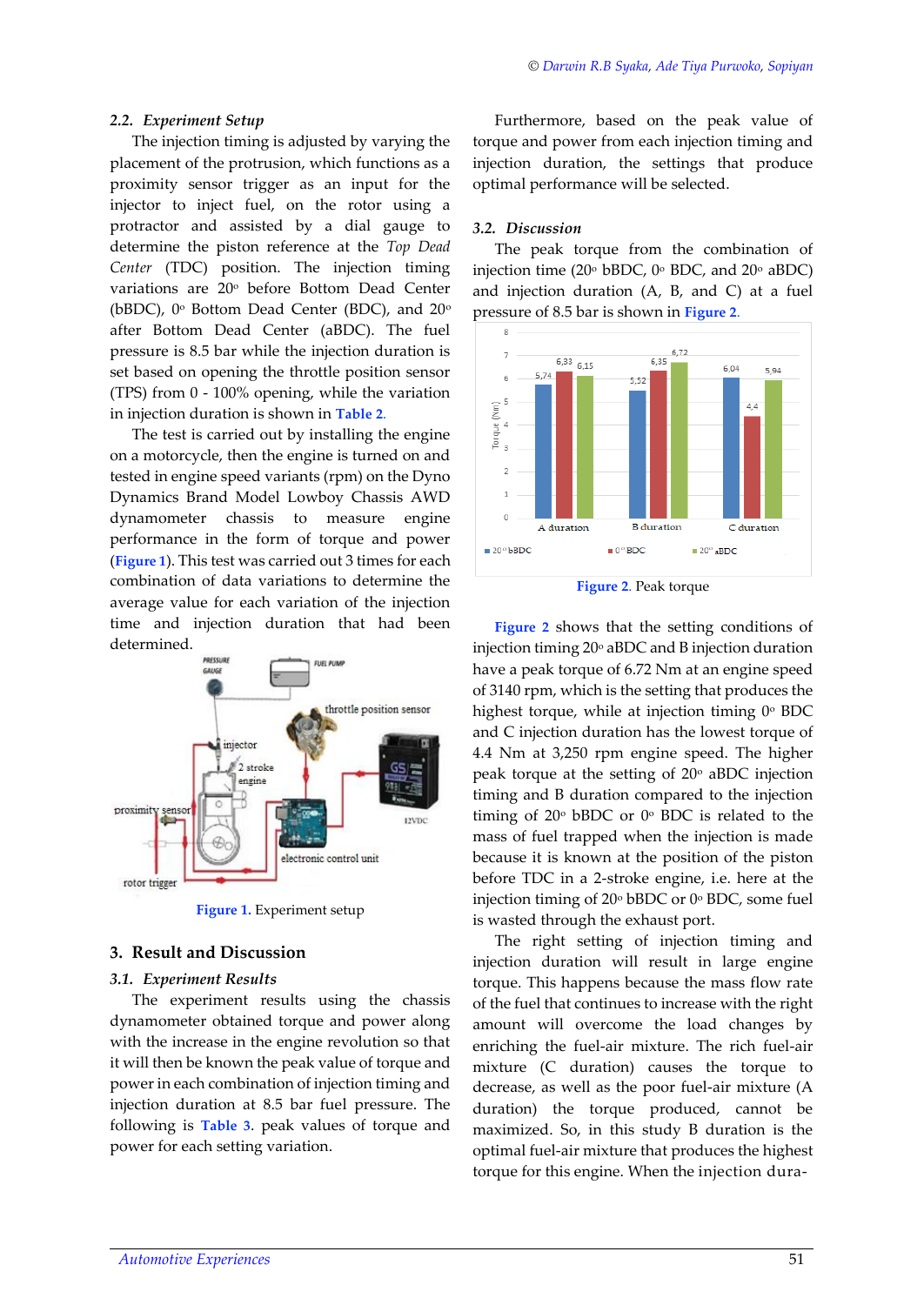<span id="page-3-0"></span>

| No | TPS opening  | A duration       | <b>B</b> duration | C duration       |
|----|--------------|------------------|-------------------|------------------|
|    | $0 - 25%$    | $2.5 \text{ ms}$ | $3 \text{ ms}$    | $3.5 \text{ ms}$ |
|    | $26 - 50\%$  | $3.5 \text{ ms}$ | $3.75$ ms         | 4 ms             |
|    | $51 - 75\%$  | $3.5 \text{ ms}$ | $3.75$ ms         | 4 ms             |
|    | $76 - 100\%$ | $3.5 \text{ ms}$ | $3.75$ ms         | 4 ms             |

**Table 2.** The variation in injection duration

**Table 3.** Peak values of torque and power for each setting variation

<span id="page-3-1"></span>

| No             | Injection         | Injection  | Fuel     | peak torque/engine | Peak power/engine speed, |
|----------------|-------------------|------------|----------|--------------------|--------------------------|
|                | timing            | duration   | pressure | speed, Nm/rpm      | $HP$ /rpm                |
| 1              | $20°$ bBDC        | A duration | 8.5 bar  | 6,33/3156          | 3.0/3931                 |
| 2              | $20°$ bBDC        | B duration | 8.5 bar  | 6,09/3237          | 2,8/3237                 |
| 3              | $20°$ bBDC        | C duration | 8.5 bar  | 6,04/2970          | 2,5/2970                 |
| $\overline{4}$ | $0^\circ$ BDC     | A duration | 8.5 bar  | 6,42/3137          | 3.0/3751                 |
| 5              | $0^\circ$ BDC     | B duration | 8.5 bar  | 6,55/3283          | 3,0/3321                 |
| 6              | $0^\circ$ BDC     | C duration | 8.5 bar  | 5,64/3129          | 2,5/3129                 |
| 7              | $20^\circ$ aBDC   | A duration | 8.5 bar  | 6,19/3298          | 3,0/3756                 |
| 8              | $20^{\circ}$ aBDC | B duration | 8.5 bar  | 6,72/3140          | 3,0/2890                 |
| 9              | $20^\circ$ aBDC   | C duration | 8.5 bar  | 5,94/3196          | 2,7/3200                 |

tion is combined with the fuel pressure, increasing the injection duration will increase the amount of fuel injected and the fuel pressure will increase the fuel atomization increasing torque and engine speed.

**[Figure 3](#page-3-2)** shows the peak power at each setting. The amount of power is proportional to the torque and speed produced by an engine, so that peak engine power can be obtained at high engine speeds where this can occur at large throttle openings. when the throttle opening is large, if too much fuel is injected, the combustion that occurs is incomplete, this will make the engine power decrease, this is what causes the average peak power at C duration to be the smallest, because at C duration is the duration for which the fuel-air mixture is the richest, especially at large throttle openings. [Figure 3](#page-3-2) shows the optimal peak power can be achieved at an injection timing of  $20^{\circ}$  aBDC at duration B where the peak power is 3 HP at 3140 rpm.

**[Figure 4](#page-3-3)** shows the performance curve of a 2 stroke direct injection spark ignition engine at a setting of injection timing  $20^{\circ}$  aBDC and B duration at a fuel pressure of 8.5 bar which results in optimal performance. The torque shown is directly related to the average effective pressure, as shown in the injection timing  $20^{\circ}$  aBDC setting and B duration, when the engine speed from low rpm to high rpm the brake mean effective pressure (BMEP) continues to grow, the torque also increases until it reaches peak torque of 6.72 at 3140 rpm. Torque will decrease after reaching its peak value at high rpm because the pressure above the piston is reduced, as well as the peak power produced which is 3 HP at 3140 rpm.





<span id="page-3-2"></span>

<span id="page-3-3"></span>**Figure 4.** Optimal performance curve for setting injection timing 20° aBDC and B duration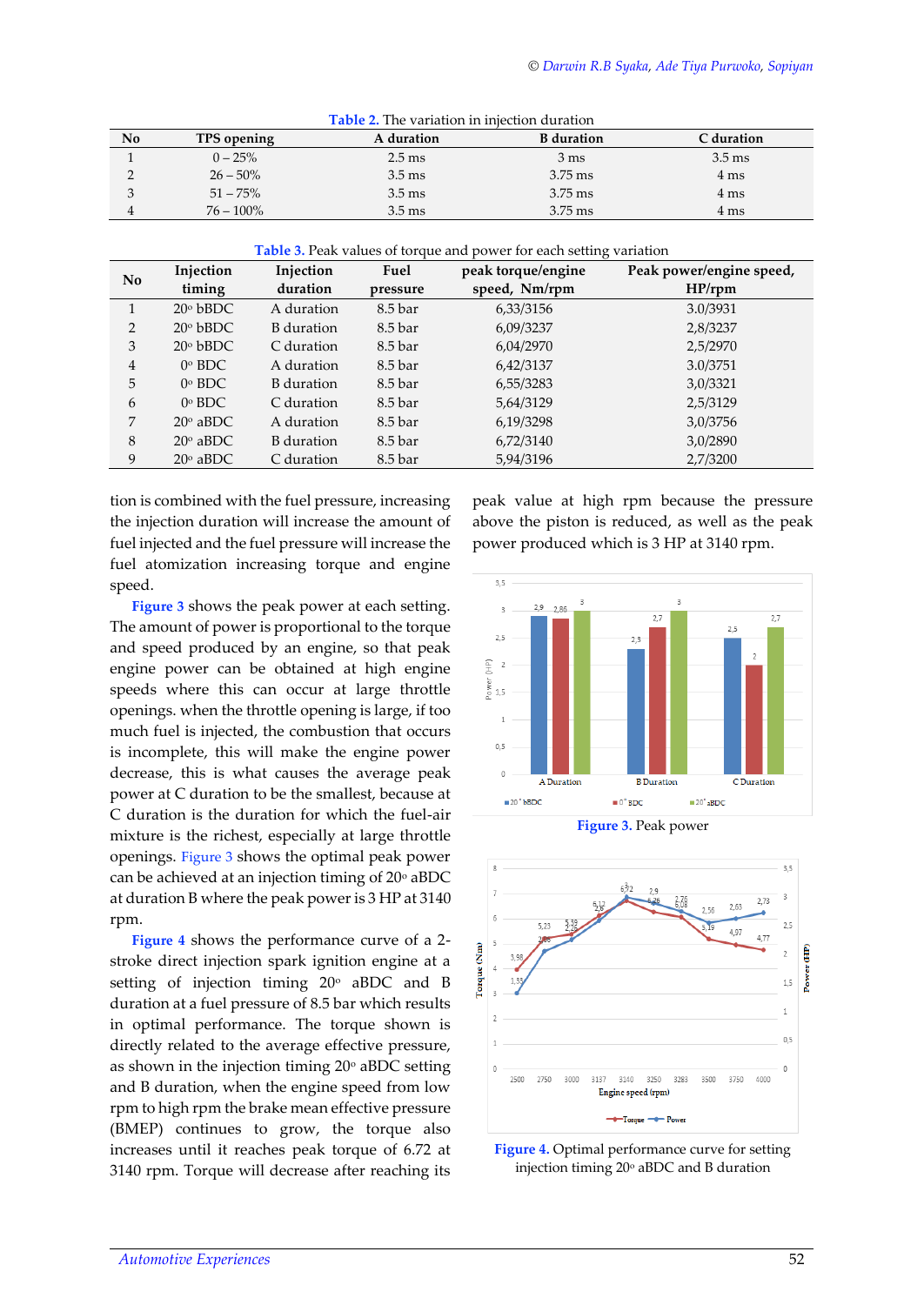Improperly changing the injection duration will reduce the torque generated by the engine. This happens because the fuel is not able to burn optimally. Too much fuel will result in a lack of oxygen that can react with the fuel so that the fuel is not able to burn completely. Meanwhile, too little fuel will make the combustion pressure drop, so that the torque produced also decreases.

Based on the data analysis of the effect of variations in injection timing and injection duration at an 8.5 bar fuel pressure on the performance characteristics produced by a 2 stroke direct injection spark ignition engine, the optimal injection timing, and injection duration settings are obtained, then these settings are used to program the injection timing and duration. using Arduino IDE software for prototype electronic control unit direct injection fuel system. Next, the flowchart for the prototype electronic control unit direct injection fuel system Arduinobased for 2-stroke engines Spark Ignition is shown in [Figure 5](#page-4-0).



## <span id="page-4-0"></span>Figure 5. Flowchart for the prototype electronic control unit direct injection fuel system Arduino-based for 2 stroke engines Spark Ignition

According to the flow chart, the construction code will be as follow:

- 1. Input pin initialization, output pin, and the variable used to store the data for the steps in a different medium.
- 2. After completing Tacho and Injector initialization step, then followed by TPS reading.
- 3. TPS conversion process from potentiometer data to percentage throttle opening (system ready).
- 4. Next, the system starts to read the data from the sensor. Data reading from the sensor requires throttle opening percentage and rotor sensor injection timing.
- 5. After taking the input from the throttle opening and rotor sensor, the value is first compared with the TPS sensor percentage value. If the condition is true (TPS<=25) and the proximity sensor gets a trigger then the injector will spray fuel (duration 2.5s), if the throttle position sensor (TPS) is greater than >25 then it will go to the next step,
- 6. If the conditions are true TPS $\leq$  26 &  $\leq$  =50) and the proximity gets a trigger then the injector will spray fuel (duration 3.5s), if the throttle position sensor (TPS) is greater than >50 then it will go to the next step if the throttle position sensor (TPS) sensor is greater than >25 then it will go to the next step
- 7. If the conditions are true TPS <=  $75 \& = 100$ ) and the proximity gets a trigger then the injector will spray fuel (duration 3.5s), If the TPS opening <75 it will return to step number 5 or 6.

If the proximity is logical (0/Low) then the injector is On according to the duration of the TPS (throttle opening) then the injector is Off.

# **4. Conclusion**

The design of an Arduino-based direct injection fuel system electronic control unit prototype for the Spark Ignition 2-stroke engine is directed as a low-cost electronic control unit and is based on an open-source system so that it is easy to set up, proven to be fully functional, proven to be strong and experimental results meet the proposed

The mapping characteristics of the direct fuel injection system performance on a 2-stroke spark ignition engine are influenced by the injection timing and injection duration, which results in optimal performance by setting the injection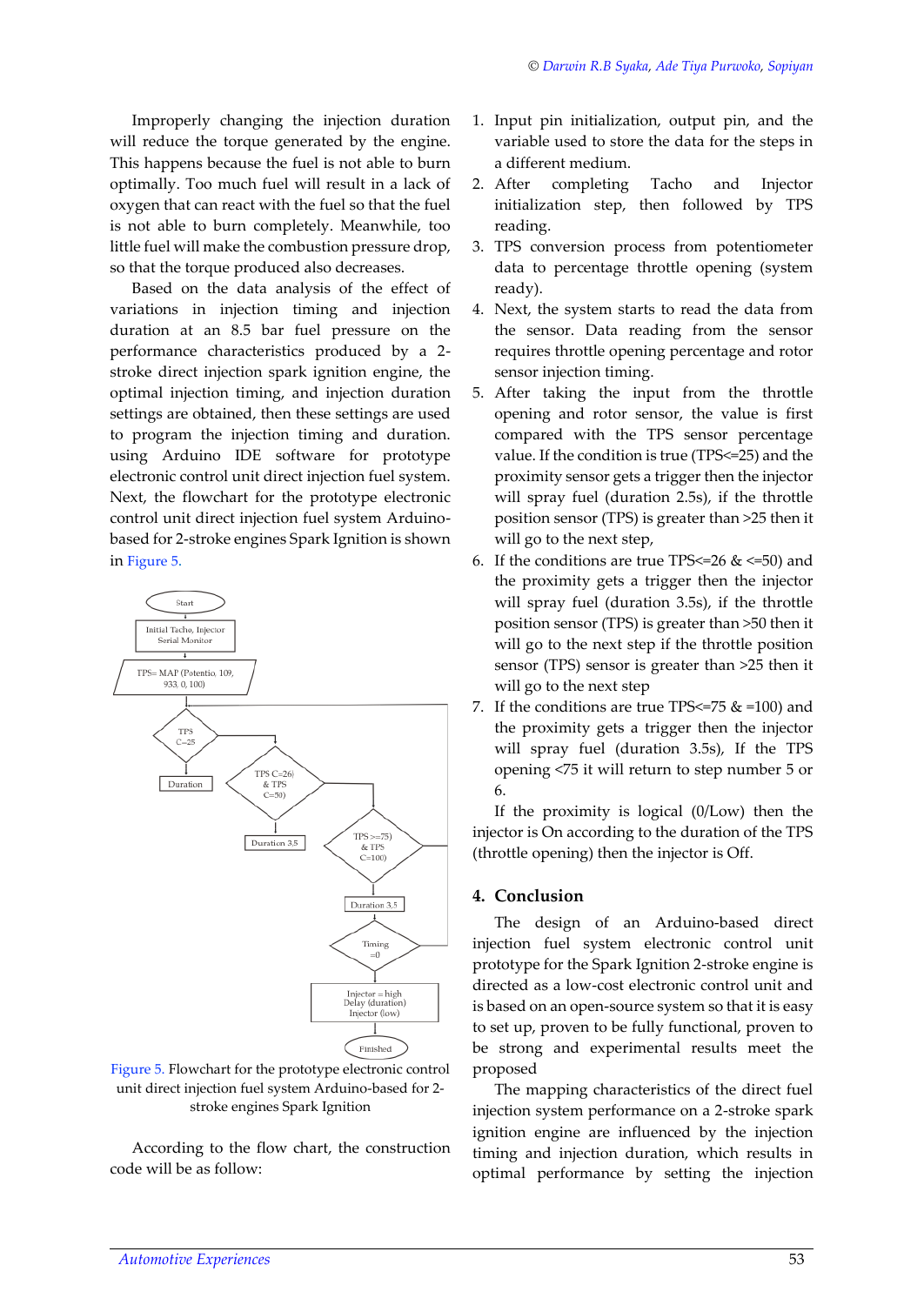timing  $20^{\circ}$  aBDC and B duration at a fuel pressure of 8.5 bar. This setting is then used as the basis for the instruction code in programming this ECU prototype.

This study, taking only two parameters, this electronic control unit system can be further modified with the addition of a more sophisticated design. Some advanced designs that can be added in the future are Air fuel ratio control and ignition control as well as sensor input parameters such as engine temperature and intake air sensors, oxygen sensors in exhaust, manifold air pressure sensors etc.

## **Acknowledgement**

The author would like to thank technicians in the automotive laboratory of FT UNJ and the students who have helped in this research.

\_\_\_\_\_\_\_\_\_\_\_\_\_\_\_\_\_\_\_\_\_\_\_\_\_\_\_\_\_\_\_\_\_\_\_\_\_\_\_\_\_\_\_

# **Author's Declaration**

#### **Authors' contributions and responsibilities**

The authors made substantial contributions to the conception and design of the study. The authors took responsibility for data analysis, interpretation and discussion of results. The authors read and approved the final manuscript.

#### **Funding**

This research is funded by the Lembaga Penelitan dan Pengabdian Kepada Masyarakat, the State University of Jakarta through the grant Penelitian Produk Inovasi 2021, the contract number no : 20/PPI/LPPM/IV/2021.

## **Availability of data and materials**

All data are available from the authors.

#### **Competing interests**

The authors declare no competing interest.

#### **Additional information**

No additional information from the authors.

# <span id="page-5-1"></span>**References**

[1] C. N. Grimaldi and F. Millo, *Internal Combustion Engine (ICE) Fundamentals*, vol. 21. 2015.

<span id="page-5-0"></span>\_\_\_\_\_\_\_\_\_\_\_\_\_\_\_\_\_\_\_\_\_\_\_\_\_\_\_\_\_\_\_\_\_\_\_\_\_\_\_\_\_\_\_

- [2] B. G. Jennings and G. Jennings, *Two-Stroke Tuner's Handbook*. 2007.
- [3] D. M. A. N. T. K. D. Sapate, "Design And Development of Gasoline Direct Injection System for Small Two-Stroke Engine," *Int. J. Mech. Eng. Technol.*, vol. 3, no. 2, pp. 346–353, 2012.
- [4] W. Mitianiec and Ł. Rodak, "Lowering of Exhaust Emission in Modern Two-Stroke Engine," *J. KONES. Powertrain Transp.*, vol. 19, no. 2, pp. 337–344, 2015, doi: 10.5604/12314005.1137950.
- [5] A. K. Singh, A. Lanjewar, and A. Rehman, "Current Status of Direct Fuel Injection in Two Stroke Petrol Engine-A Review," *IOSR J. Mech. Civ. Eng. Ver. II*, vol. 12, no. 2, pp. 2320– 334, 2015, doi: 10.9790/1684-12228693.
- [6] P. R. Hooper, T. Al-Shemmeri, and M. J. Goodwin, "Advanced modern low-emission two-stroke cycle engines," *Proc. Inst. Mech. Eng. Part D J. Automob. Eng.*, vol. 225, no. 11, pp. 1531–1543, 2011, doi: 10.1177/0954407011408649.
- [7] A. R. Ajay Kumar Singh, A. M. Lanjewar, "Direct Fuel Injection System in Gasoline Engine - A Review Ajay," *Ijitee*, vol. 4, no. 4, pp. 2278–3075, 2014, doi: 10.1016/j.precisioneng.2012.07.012.
- [8] A. Parker, "Numerical evaluation of the performance of a compression ignition CNG engine for heavy duty trucks with an optimum speed power turbine," *Int. J. Innov. Technol. Creat. Eng.*, vol. 1, no. 1, pp. 12–26, 2011.
- [9] A. A. Boretti, "Simulations of Multi Combustion Modes Hydrogen Engines for Heavy Duty Trucks," *Int. J. Eng. Technol. Innov.*, vol. 1, no. 1, pp. 13–30, 2012.
- [10] S. Pai, A. Sharief, and S. Kumar, "Influence of ultra injection pressure with dynamic injection timing on CRDI engine performance using Simarouba biodiesel blends," *Int. J. Automot. Mech. Eng.*, vol. 15, no. 4, pp. 5748– 5759, 2018, doi: 10.15282/ijame.15.4.2018.3.0440.
- [11] M. How, CB, Taib, NM, y A. Mansor, "Performance and Exhaust Gas Emission of Biodiesel Fuel with Palm Oil Based Additive in Direct Injection Compression Ignition Engine," *Int. J. Automot. Mech. Eng.*, vol. 16, no. March, p. 15, 2019.
- [12] A. Majedi, F; Setiyaningrum, D; Hidayahtullah, S; Abbas, "Effects of Injection Pressure on Output Power, BTE, SFC and Opacity in a Typical Single-Cylinder Diesel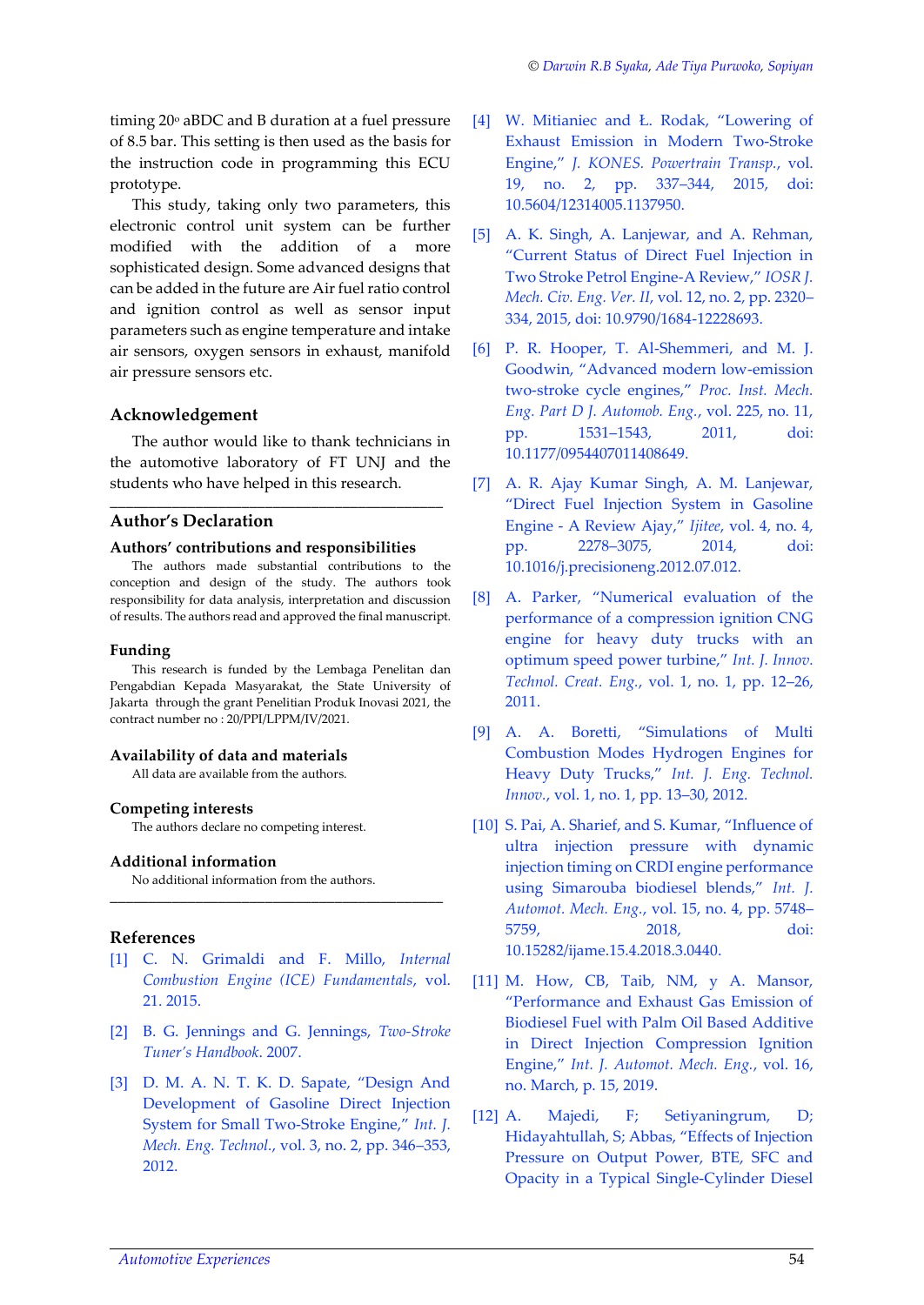Engine," *Automot. Exp.*, vol. 3, no. 1, pp. 20– 26, 2020.

- [13] K. I. Hamada and M. M. Rahman, "An experimental study for performance and emissions of a small four-stroke SI engine for modern motorcycle," *Int. J. Automot. Mech. Eng.*, vol. 10, no. 1, pp. 1852–1865, 2014, doi: 10.15282/ijame.10.2014.3.0154.
- [14] A. Boretti, "Numerical modeling of a Jet Ignition Direct Injection (JI DI) LPG engine," *Int. J. Eng. Technol. Innov.*, vol. 7, no. 1, pp. 24– 38, 2017.
- [15] S. K. Addepalli and J. M. Mallikarjuna, "Parametric analysis of a 4-stroke GDI engine using CFD," *Alexandria Eng. J.*, vol. 57, no. 1, pp. 23–34, 2018, doi: 10.1016/j.aej.2016.10.007.
- [16] U. K. Efemwenkiekie, S. O. Oyedepo, U. D. Idiku, D. C. Uguru-Okorie, and A. Kuhe, "Comparative analysis of a four stroke spark ignition engine performance using local ethanol and gasoline blends," *Procedia Manuf.*, vol. 35, pp. 1079–1086, 2019, doi: 10.1016/j.promfg.2019.06.060.
- [17] A. Boretti and S. Jiang, "Development of a two stroke direct injection jet ignition compressed natural gas engine," *J. Power Technol.*, vol. 94, no. 3, pp. 145–152, 2014.
- [18] N. Lorenz, T. Bauer, and B. Willson, "Design of a direct injection retrofit kit for small twostroke engines," *SAE Tech. Pap.*, vol. 20056601, no. 1, pp. 1–7, 2005, doi: 10.4271/2005-32-0095.
- [19] A. Boretti, "Numerical modelling of the operation of a novel two stroke V4 engine," *Int. J. Eng. Technol. Innov.*, vol. 7, no. 2, pp. 69– 77, 2017.
- [20] S. Kumarappa and G. P. Prabhukumar, "Improving the Performance of Two Stroke Spark Ignition Engine by Direct Electronic CNG Injection," *Jordan J. Mech. Ind. Eng.*, vol. 2, no. 4, pp. 169–174, 2008.
- [21] Y. H. Teoh and H. Gitano-Briggs, "Direct Fuel Injection of LPG in Small Two-Stroke Engines," *Int. J. Adv. Sci. Eng. Inf. Technol.*, vol. 1, no. 5, pp. 534–540, 2011, doi: 10.18517/ijaseit.1.5.108.
- [22] M. W. Darwin R.B Syaka, Ragil Sukarno,

"Studi Karakteristik Tekanan Injeksi dan Waktu Injeksi pada Two Stroke Gasoline Direct Injection Engine," in *Prosiding SNATIF ke-4 Tahun 2017*, 2017, pp. 643–647.

- [23] D. R. B. Syaka, G. Margono, A. T. Tyasmadi, and T. Dewantoro, "Influence of duration and fuel injection pressure on two stroke gasoline direct injection engine performance," *IOP Conf. Ser. Mater. Sci. Eng.*, vol. 1098, no. 6, p. 062090, 2021, doi: 10.1088/1757-899x/1098/6/062090.
- [24] F. Fahmi and M. N. Yuniarto, "Perancangan dan Unjuk Kerja Engine Control Unit ( ECU ) iquteche pada motor Yamaha vixion," vol. 1, no. 1, pp. 1–6, 2013.
- [25] M. Setiyo and L. Utoro, "Re-Mapping Engine Control Unit ( Ecu ) Untuk Menaikkan," vol. 11, no. 2, pp. 62–68, 2017.
- [26] A. Francisco, N. V. Lopes, L. C. Bento, and C. Ferreira, "Arduino based Open Source Electronic Control Unit for Electric Utility Vehicles," in *2020 XXIX International Scientific Conference Electronics (ET)*, 2020, pp. 1–4, doi: 10.1109/ET50336.2020.9238205.
- [27] S. Munahar, B. C. Purnomo, and H. Köten, "Fuel Control Systems for Planetary Transmission Vehicles: A Contribution to the LPG-fueled Vehicles Community," *Mechanical Engineering for Society and Industry*, vol. 1, no. 1, pp. 14–21, 2021, doi: 10.31603/mesi.5263
- [28] P. Kaur, A. Das, M. P. Borah, and S. Dey, "Smart Vehicle System Using Arduino," *ADBU J. Electr. Electron. Eng.*, vol. 3, no. 1, pp. 20–25, 2019, [Online]. Available: www.tinyurl.com/ajeee-adbu.
- [29] J. Pančík and V. Beneš, "Open source based peripherals for automotive electronic control unit," *ICST Trans. Scalable Inf. Syst.*, vol. 5, no. 18, p. 154825, 2018, doi: 10.4108/eai.19-6- 2018.154825.
- [30] S. Fahrian, H; Munahar, S; Putra, D, "Pengembangan Sirkuit Security System untuk Meningkatkan Driver Behaviour Control pada Kendaraan," *Automot. Exp.*, vol. 1, no. 1, pp. 13–19, 2018.
- [31] B. Jeeva, S. Awate, J. Rajesh, A. Chowdhury,